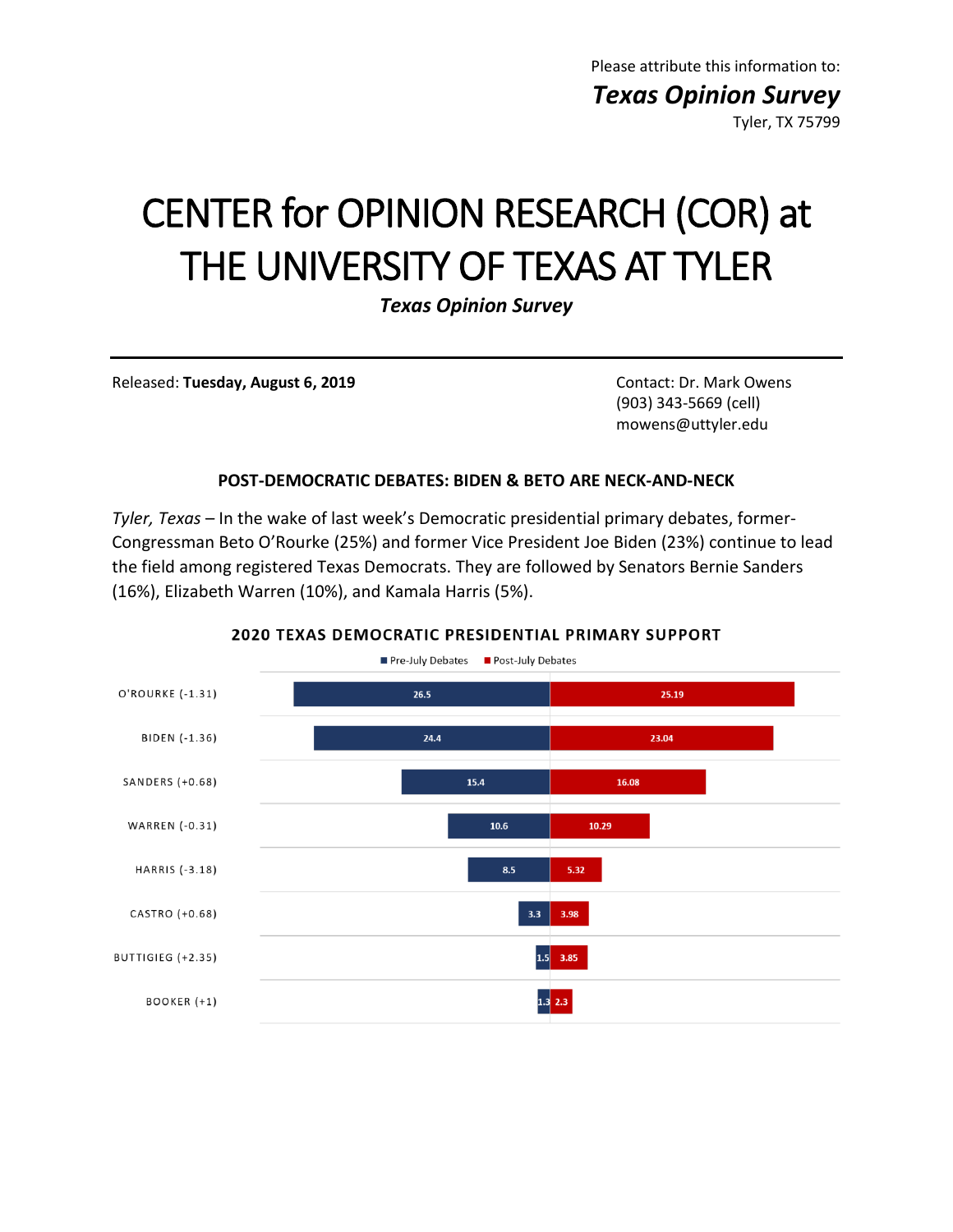## Please attribute this information to: *Texas Opinion Survey*

Tyler, TX 75799

When asked which candidate they believe did the best job in the debates, regardless of their personal support for the nomination, 19 percent of those who watched all or some of both debates chose Senator Warren, with O'Rourke (18%), Sanders (15%), Biden (15%), and Harris (10%) also earning double-digit backing. Additionally, about 13 percent of Democratic and Democratic-leaning respondents said the debates changed their support for a candidate, while the events affirmed the support of others (43%) and 45 percent are still deciding. Post-debate coverage had no bearing on their assessments of the candidates.

Of the 282-person panel of Democrats who watched all or some of all four Democratic primary debates in June and July, support for "Medicare for All" plans that eliminate private insurance plans increased by 3 percent, while plans that would allow private insurance lost 6 percent support. That said, a noticeable number of respondents shifted from *opposition to* or *support for* the elimination of private plans in July to having a neutral position (17%). Furthermore, about 12 percent of respondents shifted from a clear position (support or opposition) on "Medicare for All" as a general policy choice to having a neutral position. These results suggest that the ongoing debate among Democratic candidates about which path to universal healthcare is the most viable is impacting the attitudes of many Texas primary voters – who have not yet settled on which path they support.

The panel's shift in attitudes toward decriminalizing border crossings is starker. Nine percent of panelists who in June supported or were neutral toward repealing the law that makes unauthorized border crossings a crime moved to opposing the measure in the July survey. On the other hand, 33 percent of panelists who in June opposed the repeal moved to *supporting* it in the July. Overall, support for decriminalizing border crossings increased by 7 percent, while opposition declined by 2 percent.

Democratic voters still want someone who can beat President Trump in the general election. When asked to rank in order of importance the characteristics they prefer in a Democratic nominee, voters chose "electability" as their top priority (45%). President Donald Trump's job approval is down another point from our last survey in July. It now stands at 39 percent approval among all registered Texans. His disapproval stands at 53 percent, including 15 percent of registered Republicans and 56 percent of Independents.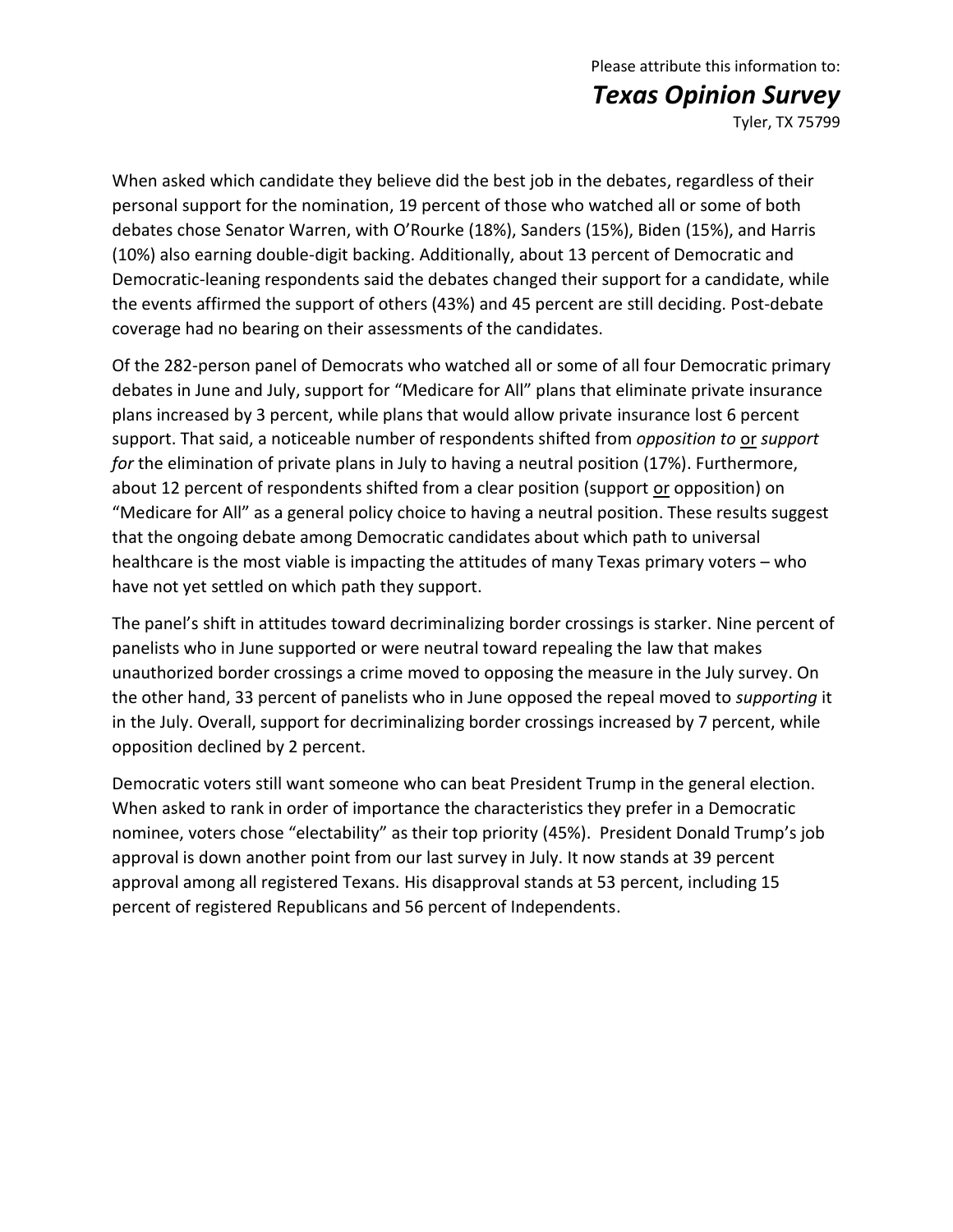Please attribute this information to:

### *Texas Opinion Survey*

Tyler, TX 75799

In head to head contests, President Trump is trailing Joe Biden (-4), Bernie Sanders (-4), and Beto O'Rourke (-6), though a sizable percentage of respondents answered "neither/other" or "not sure" in each contest. Trump currently leads Elizabeth Warren (+2 but within the margin of error), Kamala Harris (+4), and Pete Buttigieg (+7), though again, a large percentage of respondents is undecided.



Senator John Cornyn, heading into the 2020 reelection cycle, is at 36 percent approval, with 30 percent disapproving and a sizable 35 percent answering, "Don't know." Between this week and last, the number of voters who are unsure about their opinion about Senator Cornyn has dropped 13 percent. This change is led by 10% more of the electorate who now approve and 3% who disapprove. Voters are certainly noticing the increased campaign activity related to the U.S. Senate campaign in Texas.

On issues, 55 percent of registered Texans support expanding "Medicare for all" (20% oppose it), particularly when private insurance plans are allowed. Nevertheless, expanding "Medicare for all" while eliminating private insurance plans is less popular (40% support eliminating private insurance, 33% oppose it). So, too, is the idea of decriminalizing unauthorized border crossings (33% either "somewhat" or "strongly" disapprove while 29% "somewhat" or "strongly" approve), an issue that continued to be spotlighted in July's Democratic debates.

This poll was conducted over a four-day period (08/01/19 – 08/04/19).